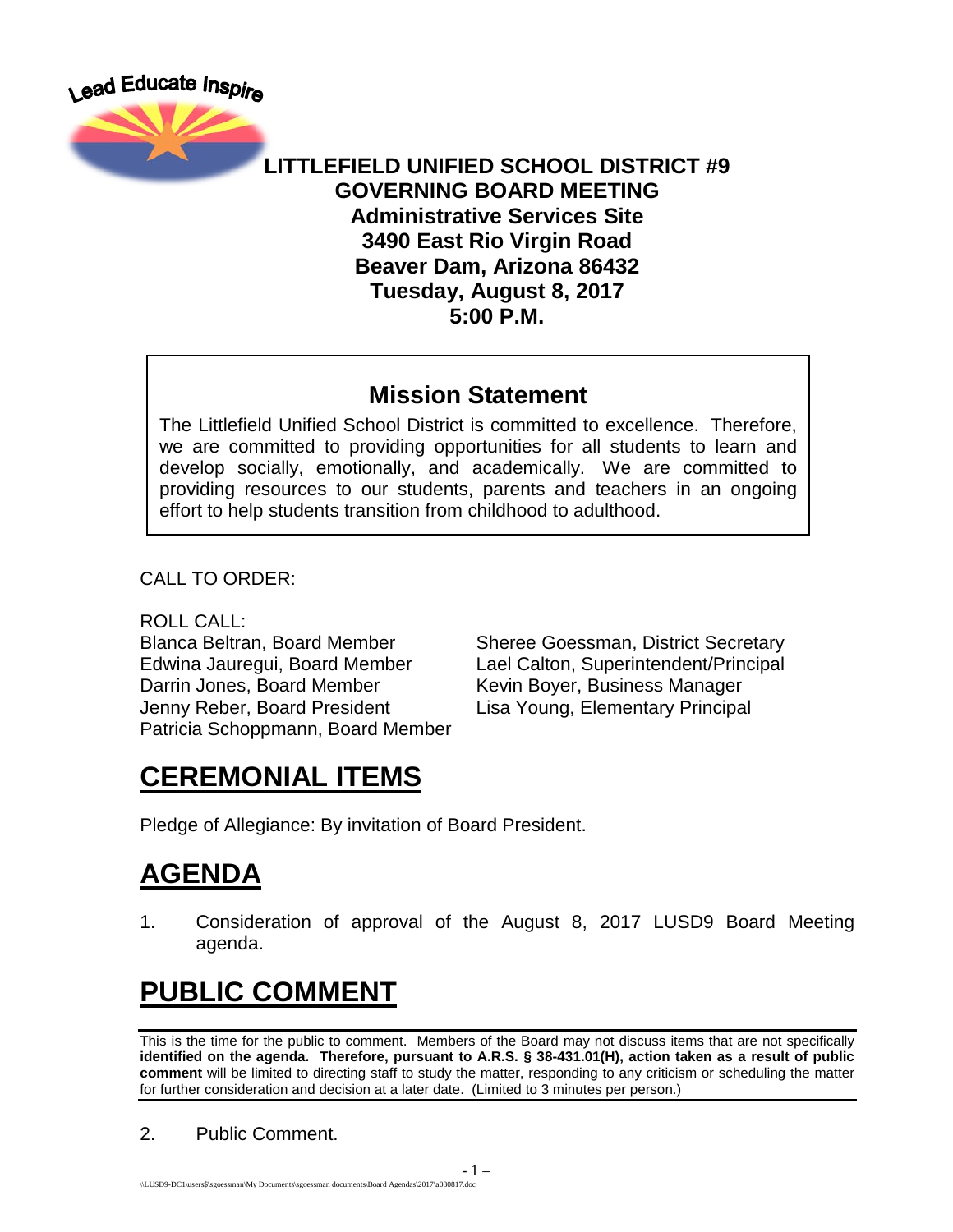

### **INFORMATION AND DISCUSSION:**

- 3. Mr. Boyer, Business Manager.
	- a. Student Activity Account Balance.
	- b. Other
- 4. Mrs. Lisa Young, Elementary Principal
	- a. School Update.
	- b. Comprehensive Needs Assessment.
	- c. Pre-enrollment numbers.
	- d. Other
- 5. Mrs. Calton, Superintendent/Principal
	- a. Recognition:
		- i. Dave Guimond and the Maintenance / Custodial Crew for the summer maintenance projects: Painting gym, floors, school prep, lockers, etc.
	- b. School Update:
		- i. Gym Update Signs
		- ii. Open Enrollment
			- 1. Numbers
			- 2. Packet Posted on Website
	- c. Beginning of school PD days Mon/Tues Aug.  $14^{th}$  &  $15^{th}$
	- d. Board members expected to attend the Monday morning breakfast-Staff Meeting from 7:30 a.m. to 8:30 a.m.
	- e. Mohave County Public Health: Teen Pregnancy Prevention/Abstinence Program (Handouts) & Overdose Prevention, Recognition & Response
	- f. 4 H Presentation
	- g. Mr. Johnston / Ms. Calton PD  $7<sup>th</sup>$  12<sup>th</sup> Grade "Helping Children" Succeed"
	- h. First Day of School for Students– Wednesday, August 16<sup>th</sup>
	- i.  $3$  Screen Assemblies Thursday, August 24<sup>th</sup> : "Action Hero" and "Live Long & Prosper" Times TBA.
	- j. Purchase of new District Vehicle
	- k. College of Southern Nevada Resident State Tuition
	- l. Ms. Goessman and Ms. Guimond Emergency Substitute Licensure.
	- m. Other
- 6. Board Reports.
	- a. Other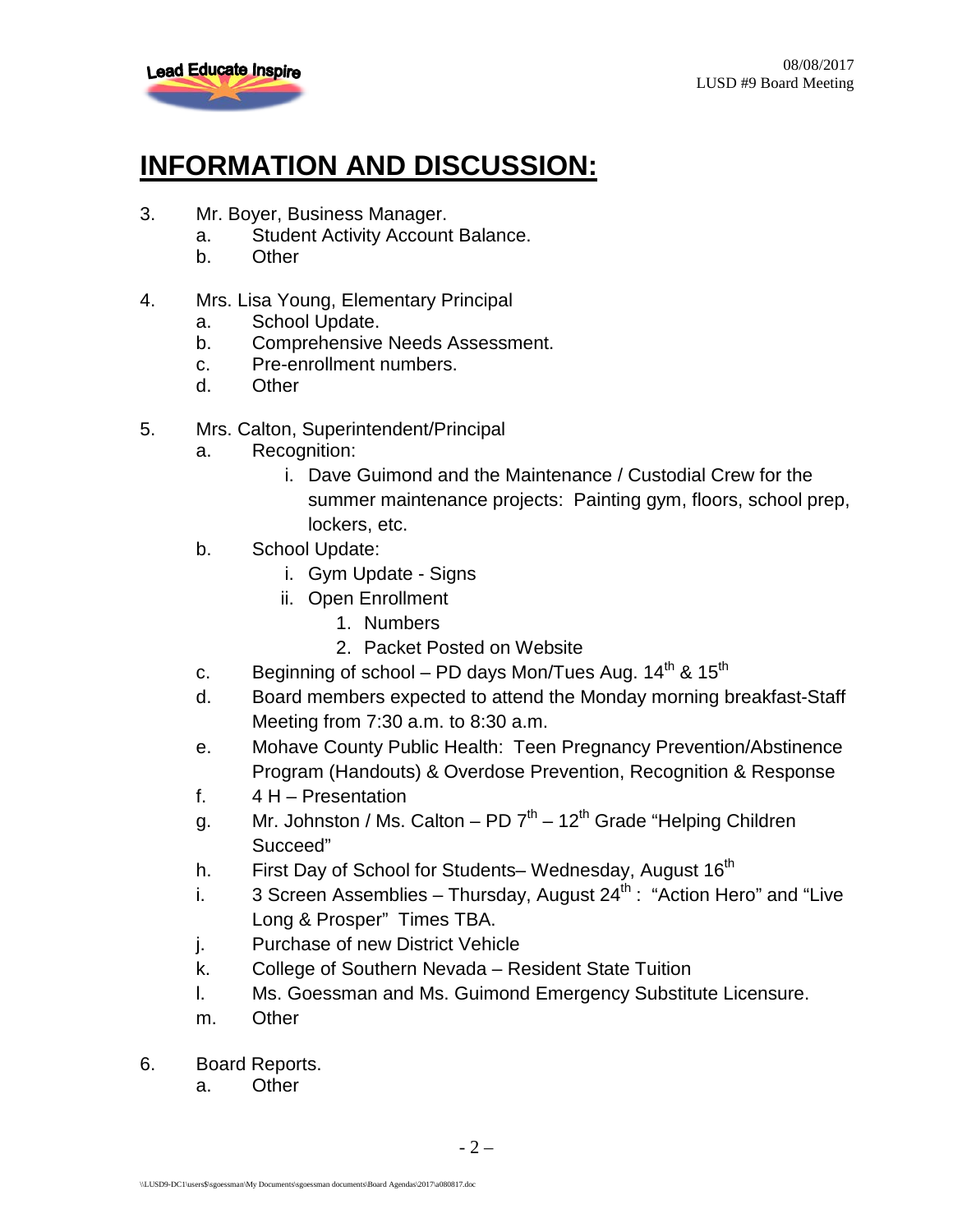

7. Update on Old Littlefield School.

### **CONSENT AGENDA**

Approval of Routine Orders of Business. Documentation concerning the matters on the Consent Agenda may be reviewed at the Littlefield Unified School District Office, located at 3490 East Rio Virgin Road, Beaver Dam, Arizona. Any Board Member may request an item be pulled off the agenda for further discussion.

- 8. Consideration of approval of the July 11, 2017 Regular Meeting Minutes.
- 9. Consideration of approval of Vouchers:
	- a. LUSD9 Payroll Vouchers: 2/1802 and 3/1803.
	- b. LUSD9 Vouchers: 1027, 1028, 1002, and 1003.

(Members of the public may view the content of the vouchers 24 hours prior to the board meeting in the district office.)

10. Consideration of approval of FY 2017/2018 Classified Personnel Ratification as per the attached list, including the following:

| <b>Name</b>    | <b>Position</b>     | <b>Effective</b><br><b>Date</b> |
|----------------|---------------------|---------------------------------|
| Powell, Cindyl | Part-Time Custodian | 07/31/2017                      |

11. Consideration of approval of FY 2017/2018 Certified Substitutes and Classified Substitutes Ratification as per the attached list, including the following:

| <b>Name</b>       | <b>Position</b>              | <b>Effective</b><br><b>Date</b> |
|-------------------|------------------------------|---------------------------------|
| Fukumae, Monica   | <b>Certified Substitute</b>  | 08/16/2017                      |
| Jackson, Gretel   | <b>Classified Substitute</b> | 08/16/2017                      |
| McDonnell, Charyn | <b>Classified Substitute</b> | 08/16/2017                      |
| Webster, Mary     | <b>Classified Substitute</b> | 08/16/2017                      |

12. Consideration of the following staff resignations/terminations:

| <b>Name</b>      | <b>Position Location</b>   | Last Day   |
|------------------|----------------------------|------------|
| Allen, Mike      | <b>Part-time Custodian</b> | 07/28/2017 |
| Patterson, David | Math Interventionist       | 05/26/2017 |

### **ACTION ITEMS AND/OR DISCUSSION**

- 13. Consideration of approval of the \$608 fee for the Pre-School Program.
- 14. Discussion and possible action regarding ASBA bylaw amendments to be submitted to ASBA as part of their annual membership governance process.